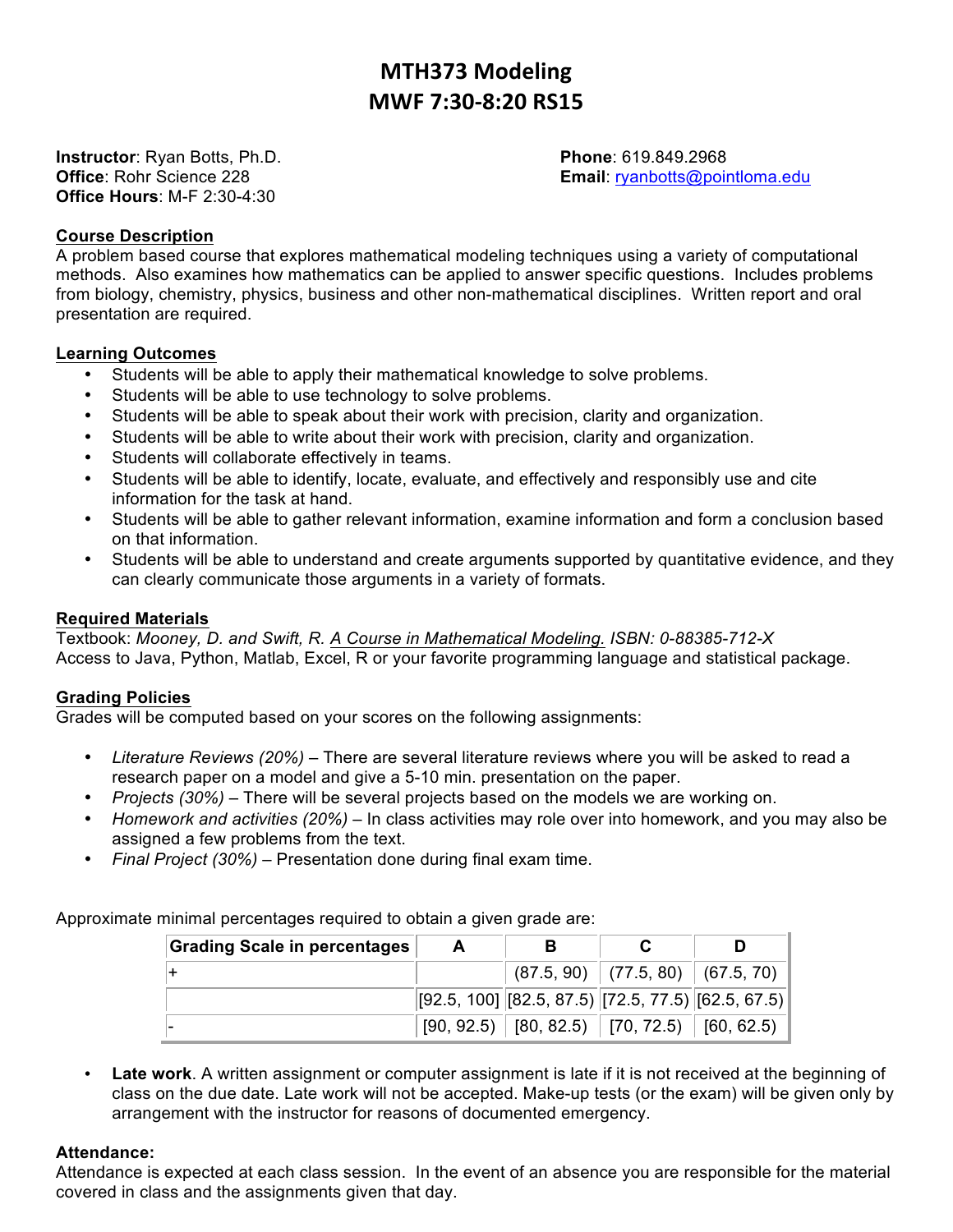Regular and punctual attendance at all classes in which a student is registered is considered essential to optimum academic achievement. Therefore, regular attendance and participation in each course are minimal requirements to be met. There are no allowed or excused absences except as approved in writing by the Provost for specific students participating in certain university-sanctioned activities. Excused absences still count toward the 10%-20% limits, but allow students to make up work, quizzes, or tests missed as a result of a university-sanctioned activity. Activities of a unique nature, such as labs or other activities identified clearly on the syllabus, cannot be made up except in rare instances when instructors have given advanced, written approval for doing so. Whenever the number of accumulated absences in a class, for any cause, exceeds ten (10) percent of the total number of class meetings, the faculty member should send an e-mail to the student and the Vice Provost for Academic Administration (VPAA) warning of attendance jeopardy. If more than twenty (20) percent of the total number of class meetings is reported as missed, the faculty member or VPAA may initiate the student's de-enrollment from the course without further advanced notice to the student. If the date of de-enrollment is past the last date to withdraw from a class, the student will be assigned a grade of W or WF consistent with university policy in the Grading section of the catalog. There are no refunds for courses where a de-enrollment was processed. For more details see the PLNU catalog: http://catalog.pointloma.edu/content.php?catoid=14&navoid=1089#Class\_Attendance

# **Class Enrollment:**

It is the student's responsibility to maintain his/her class schedule. Should the need arise to drop this course (personal emergencies, poor performance, etc.), the student has the responsibility to follow through (provided the drop date meets the stated calendar deadline established by the university), not the instructor. Simply ceasing to attend this course or failing to follow through to arrange for a change of registration (drop/add) may easily result in a grade of F on the official transcript.

# **Academic Accommodations:**

While all students are expected to meet the minimum academic standards for completion of their courses as established by the instructors, students with special needs may require academic accommodations. At Point Loma Nazarene University, students requesting academic accommodations must file documentation with the Disability Resource Center (DRC), located in the Bond Academic Center. Once the student files documentation, the Disability Resource Center contacts the student's instructors and provides written recommendations for reasonable and appropriate accommodations to meet the individual needs of the student. This policy assists the university in its commitment to full compliance with Section 504 of the Rehabilitation Act of 1973, the Americans with Disabilities (ADA) Act of 1990, and ADA Amendments Act of 2008, all of which prohibit discrimination against students with special needs and guarantees all qualified students equal access to the benefits of PLNU programs and activities. For more details see the PLNU catalog: http://catalog.pointloma.edu/content.php?catoid=14&navoid=1089#Academic\_Accommodations

Students with learning disabilities who may need accommodations should discuss options with the instructor during the first two weeks of class.

# **Academic Honesty:**

The Point Loma Nazarene University community holds the highest standards of honesty and integrity in all aspects of university life. Any violation of the university's commitment is a serious affront to the very nature of Point Loma's mission and purpose. Violations of academic honesty include cheating, plagiarism, falsification, aiding academic dishonesty, and malicious interference. The details of PLNU's meaning of each of these words can be found in the PLNU catalog at:

http://catalog.pointloma.edu/content.php?catoid=14&navoid=1089#Academic\_Honesty

A student remains responsible for the academic honesty of work submitted in PLNU courses and the consequences of academic dishonesty beyond receipt of the final grade in the class and beyond the awarding of the diploma. Ignorance of these catalog policies will not be considered a valid excuse or defense. Students may not withdraw from a course as a response to a consequence.

A student who is caught cheating on any item of work will receive a zero on that item and may receive an "F" for the semester. See the PLNU Catalog for a further explanation of the PLNU procedures for academic dishonesty (http://catalog.pointloma.edu/content.php?catoid=14&navoid=1089#Academic\_Honesty).